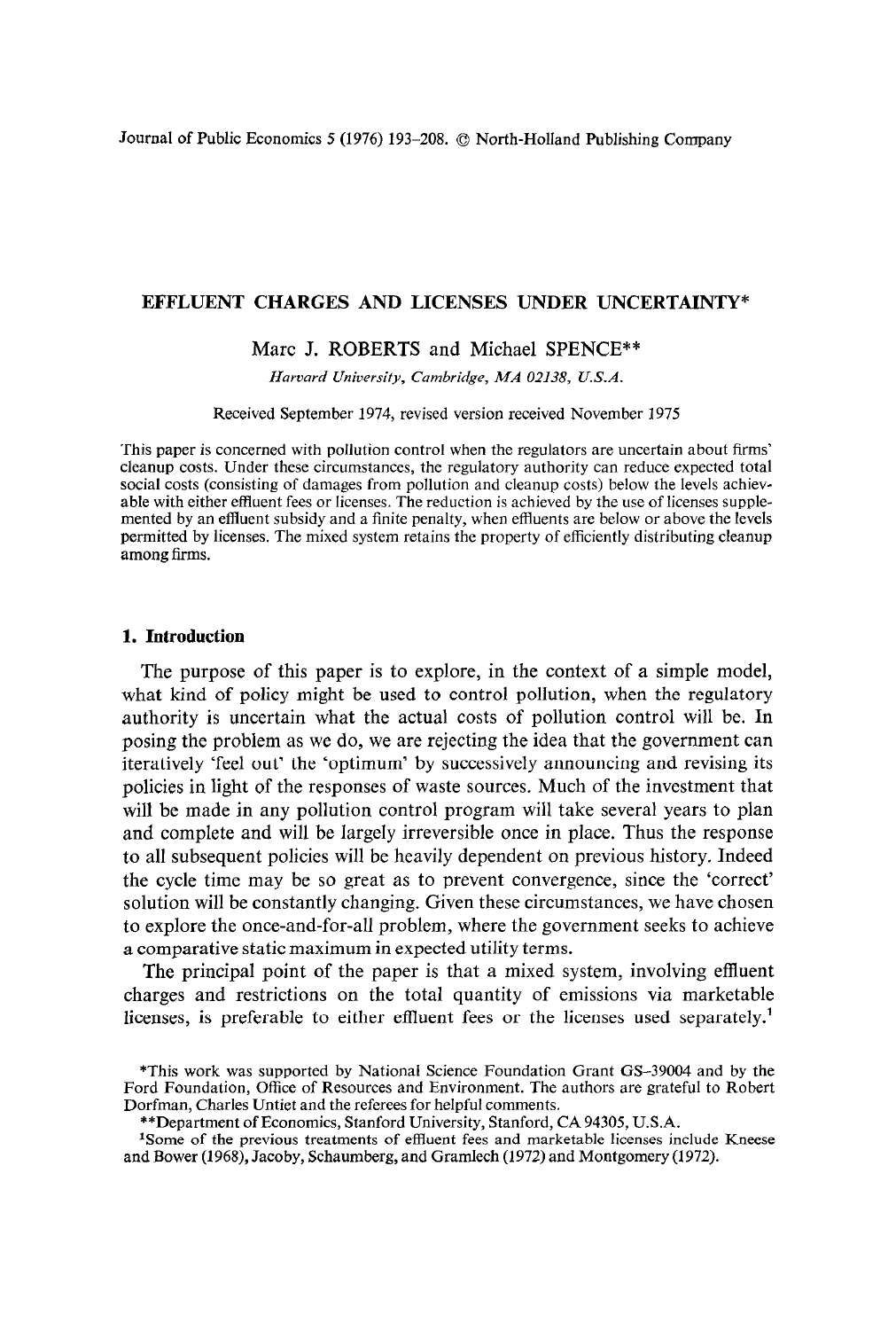This follows because a mixed system permits the implicit penalty function imposed upon the private sector to more closely approximate the expected damage function for pollution at each level of total waste output.

In setting up this model, we are fully conscious of the differences between the formal structures we will use and real situations, and we will call attention to some of them as we proceed. The point of this exercise is not to 'prove' one or another approach 'better.' Rather, by exploring and manipulating some simplified conceptualizations, we hope to develop some insights and formulations which will prove to be useful in formulating policy.

The problem is posed as one of choosing a control scheme so as to minimize expected total social costs, these being the sum of (1) expected damages from pollution and (2) cleanup costs. In order to actually implement any policy, the regulatory authority must quantify its uncertainty about cleanup costs in the form of subjective probabilities. Given these probabilities, the calculation of the optimal parameters for the sort of mixed scheme we will develop is sufficiently straightforward that we believe it could be made even with limited analytical resources.

Effluent charges and marketable licenses have the virtue of inducing the private sector to minimize the costs of cleanup. But in the presence of uncertainty, they differ in the manner in which the ex post achieved results differ from the socially optimal outcome. Effluent charges bring about too little cleanup when cleanup costs turn out to be higher than expected, and they induce excessive cleanup when the costs of cleanup turn out to be low. Licenses have the opposite failing. Since the level of cleanup is predetermined, it will be too high when cleanup costs are high and too low when costs are low.

Given that effluent charges and license outcomes deviate from the optimum in opposite ways, which kind of imperfection is preferable? It turns out, plausibly enough, that the answer depends upon the curvature of the damage function. When the expected damage function is linear, an effluent charge equal to the slope of the damage function always leads to optimal results, regardless of what costs turn out to be, while licenses do not. On the other hand, if *marginal*  damages increase sharply with effluents, licenses are relatively more attractive and yield lower expected total costs than the fee system.

Licenses and effluent charges can be used together further to reduce expected total costs. Each can protect against the failings of the other. Licenses can be used to guard against extremely high levels of pollution while, simultaneously, effluent charges can provide a residual incentive to clean up more than the licenses required, should costs be low.

In what follows, the model is described and the mixed effluent fee license scheme set forth and analyzed. In an appendix, we argue that one can come arbitrarily close to minimum expected total costs with the use of multiple licenses supplemented by a carefully constructed schedule of effluent fees.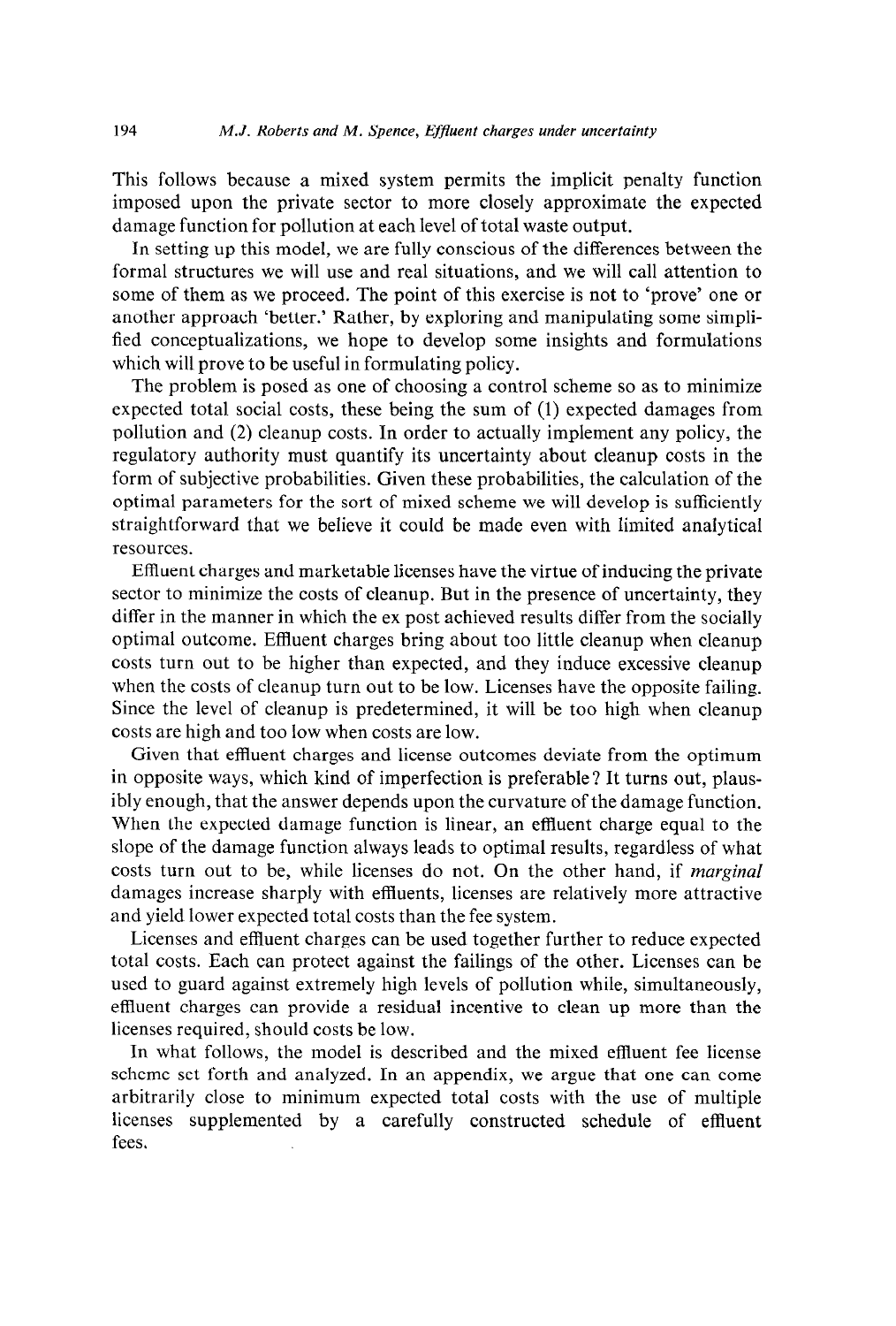### **2. Notation**

**To** simplify the exposition we assume all waste dischargers have the same impact on ambient conditions at the one point we monitor. We will not consider multiple monitoring points, or substances, though the analysis could be generalized in that direction.<sup>2</sup> Thus we can use a single variable, x, to indicate both the total pollution discharged and the resulting quality of the environment. Damages from pollution are measured in dollars. Expected total damages are denoted by  $D(x)$ . There are, of course, significant uncertainties associated with damages. And if risk aversion were assumed, the monetary equivalents of the damages associated with various policies would rise. The analysis to follow, which focuses upon costs and cleanup, could be amended to account for risk aversion. For expositional clarity, we will deal only with expected damages.

The current level of output of the pollutant of firm *i* is  $\bar{x}_i$ . The costs of cleanup for firm *i* are uncertain from the point of view of the regulators. This uncertainty is summarized by a random variable,  $\phi$ . The costs of cleanup for firm *i* are stated as a function of its output of pollution,  $x_i$ , and the random variable  $\phi$ , and are denoted by  $c^{i}(x_i, \phi)$ . These costs represent reductions in total profits. Adjustment in cleanup may be accompanied by changes in the levels of outputs and inputs of the firm, Our assumption here is that this reduction in profits accurately reflects the social cost of cleanup, which can be shown to be correct if markets are competitive.<sup>3</sup> By definition, when there is no cleanup,  $x_i = \bar{x}_i$  and  $c^i(\bar{x}_i, \phi) =$ 0.

Total cleanup costs,  $c(x, \phi)$ , are simply the sum of the individual firm costs. Again we can simply use  $\phi$  to parameterize our uncertainty. However, in what follows, whenever we write  $c$ , we do so only to refer to circumstances where the cleanup is distributed among firms in a cost minimizing manner, so that by definition,

$$
c(x, \phi) = \sum_i c^i(x_i, \phi),
$$

2Montgomery (1972) considers the problem of multiple points of concern.

<sup>3</sup>The argument is as follows. Let  $P(q)$  be the inverse demand for the firm, and  $d(q, x)$  its costs. The effluent charge is e. The surplus generated by the market is

$$
T=\int_{P}^{q} P(s) \,ds-d(q,x)-ex.
$$

Differentiating with respect to  $x$ , we have

$$
\frac{\mathrm{d}T}{\mathrm{d}x} = (P - d_{\mathfrak{q}}) \frac{\mathrm{d}q}{\mathrm{d}x} - (d_x + e).
$$

A profit maximizing firm will set  $d_x + e = 0$ . At that point  $dT/dx = 0$  only if either  $P = d_q$ (price equals marginal cost – the industry is competitive) or  $dq/dx = 0$ . The latter occurs when  $d_{xq} = 0$ . Therefore, when a competitive industry maximizes profits or costs or profit losses, the social optimum is achieved. But if the firm has market power  $p > d_q$ , there will be too much or *too* little cleanup depending on the sign of dq/dx.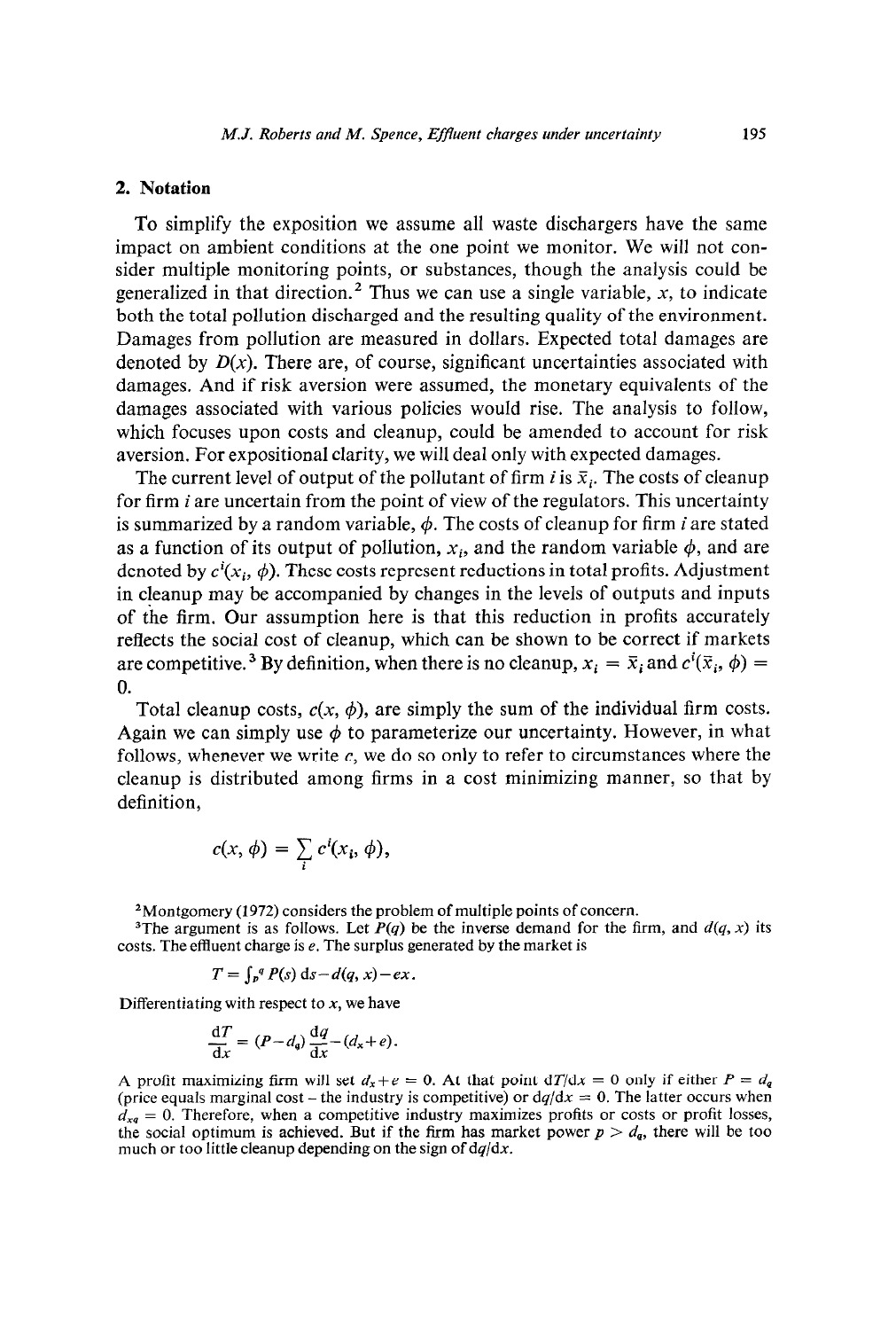where  $x = \sum_i x_i$ , and for all *i* and *j*,

$$
c_x^i(x_i, \phi) = c_x^j(x_j, \phi).
$$

The following assumptions are carried throughout:  $D''(x) > 0$ , so that  $D(x)$ is convex, and  $c_x < 0$ ,  $c_{xx} > 0$ ; marginal cleanup costs increase at an increasing rate. The random variable  $\phi$  represents 'states of the world.' It simply captures all the relevant uncertainty about cleanup costs. It can be thought of as an exhaustive labeling of the possible cleanup cost functions for all polluters. The reader may find it easier to think in terms of a large, but finite, exhaustive list. However, to facilitate the following analysis, we will assume that  $c_{\phi} > 0$  and that  $c_{x\phi} < 0$ . This means that as  $\phi$  shifts, both absolute and marginal costs shift in the same directions for all values of  $x$ . In particular, members of the family of aggregate costs do not cross.

The regulatory authority's decision problem is to choose a pollution control scheme to minimize expected total costs. Their subjective distribution for  $\phi$ is represented by  $f(\phi)$ . Expected total costs are

$$
T = \int [D(x) + c(x, \phi)] f(\phi) d\phi = E[D(x) + c(x, \phi)].
$$

In general, x will be a function of  $\phi$ . The function will vary with the scheme being used for controlling pollution. It is assumed that firms know or can find out their cleanup cost functions. The uncertainty therefore attaches to the regulatory authority.

## 3. **Controlling via mixed effluent charges and licenses**

The control mechanism we want to put forward has three components. First there is a finite set of transferable licenses that are issued by the regulatory authority, and are bought and sold in a market. The quantity of licenses is 1. The number of licenses held by firm  $i$  is denoted by  $l_i$ . Second, there is a unit effluent subsidy, denoted by s. It is paid to any firm whose license holdings,  $l_i$ , exceed its emissions,  $x_i$ . Thus if  $l_i > x_i$ , the firm receives  $s(l_i-x_i)$ . Finally, if a firm's emissions exceed its holdings of licenses, so that  $x_i > l_i$ , then it is assessed a per unit penalty of p, or a total penalty of  $p(x_i - l_i)$ . The three components then are licenses, *l*, an efficient subsidy, *s*, and an effluent penalty, *p*.

We want to demonstrate that this approach has several properties. First, it allocates cleanup among polluting firms efficienctly.<sup>4</sup> Second, it is preferable to either a pure effluent fee or a pure license scheme. Expected total costs

<sup>41</sup>f there is just one polluter, one could set a nonlinear effluent charge equal to marginal damages,  $D'(x)$ . This would lead to the optimum. But when there is more than one polluter, a nonlinear effluent charge is inconsistent with either decentralization or cost minimization, and possibly both.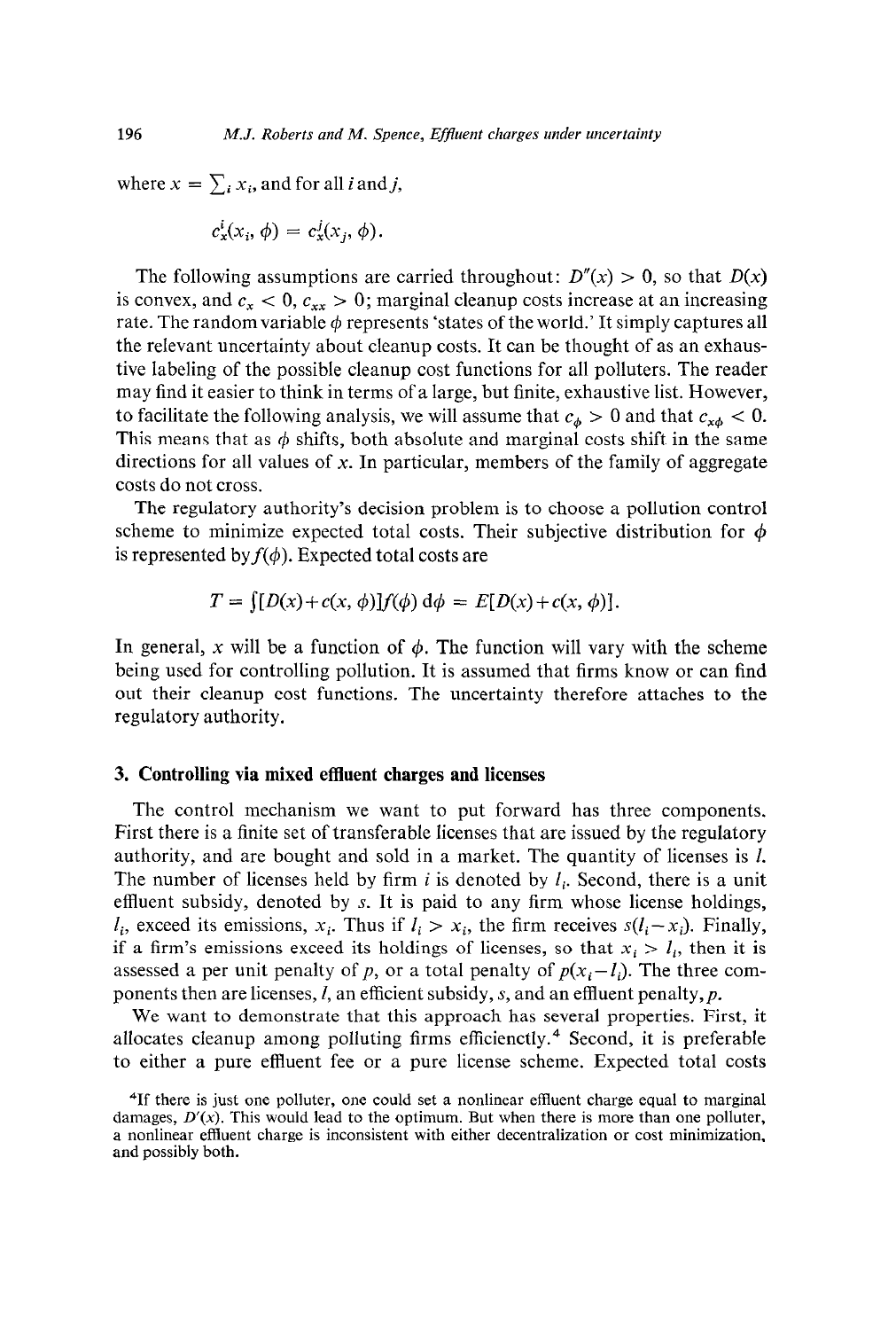(cleanup and damages from pollution) are lower. Third, the system operates as if there were just one polluting firm confronted with a piecewise linear penalty function with one kink in it. This is demonstrated below.

The economic rational for this scheme is the following. One wants to limit effluents; this is done by issuing marketable licenses. But if cleanup costs have been significantly overestimated, one wants a residual incentive to cleanup. This is provided by the subsidy, s. On the other hand, if cleanup costs turn out to be very high, one wants an escape valve from the restriction imposed by the licenses. This escape valve is provided by having a finite penalty, *p,* for exceeding levels of effluents permitted by licenses. It is assumed that  $p \geq s$ .

Formally, the functioning of the system is represented as follows. Let *q* be the market price of the licenses. It is determined as part of the equilibrium in the market for licenses. The total costs for firm  $i$  consist of  $(1)$  cleanup costs,  $(2)$ license costs, and (3) penalties or subsidies when applicable. These costs are

$$
c^i(x_i, \phi) + ql_i - s(l_i - x_i) \quad \text{if} \quad x_i \leq l_i,\tag{1}
$$

and

$$
c^{i}(x_{i}, \phi) + ql_{i} + p(x_{i} - l_{i}) \quad \text{if} \quad x_{i} \ge l_{i}.
$$
 (2)

The firm minimizes these by selecting  $x_i$  and  $I_i$  appropriately. In addition, in an equilibrium,

$$
\sum_{i=1}^{N} l_i = l.
$$

We turn now to the properties of the equilibrium. Suppose first that  $q < s$ . Then from (1) every firm could reduce costs indefinitely by buying licenses. This is clearly inconsistent with equilibrium in the license market. Thus *q* cannot be less than *s*. Now suppose that  $q > p$ . Then from (2), every firm would set  $I_i = 0$ , and this is inconsistent with equilibrium in the license market. Therefore, *q* cannot exceed *p.* The subsidy s and the penalty *p* place bounds on the equilibrium value of  $q: s \leq q \leq p$ .

The next step is to show that  $c_x^i(x_i, \phi)$  is always equal to  $-q$ . Suppose first that  $s = q$ . Then the firm will set  $l_i \geq x_i$  (in fact it is indifferent about the level); and then set  $c_x^i(x_i, \phi) = -s = -q$ . Next suppose  $s < q < p$ . Then from (1) and (2) firm *i* will set  $x_i = l_i$ . Thus its costs are

$$
c^i(x_i, \phi) + qx_i.
$$

These are minimized when  $c_x^i(x_i, \phi) + q = 0$ . Finally if  $q = p$ , the firm will set  $Z_i \leq x_i$ , and then minimize with respect to  $x_i$  by setting  $c_x(x_i, \phi) + q = 0$ . Thus in all possible cases,  $c_x^{\dagger}(x_i, \phi) + q = 0$ . This fact has the immediate implication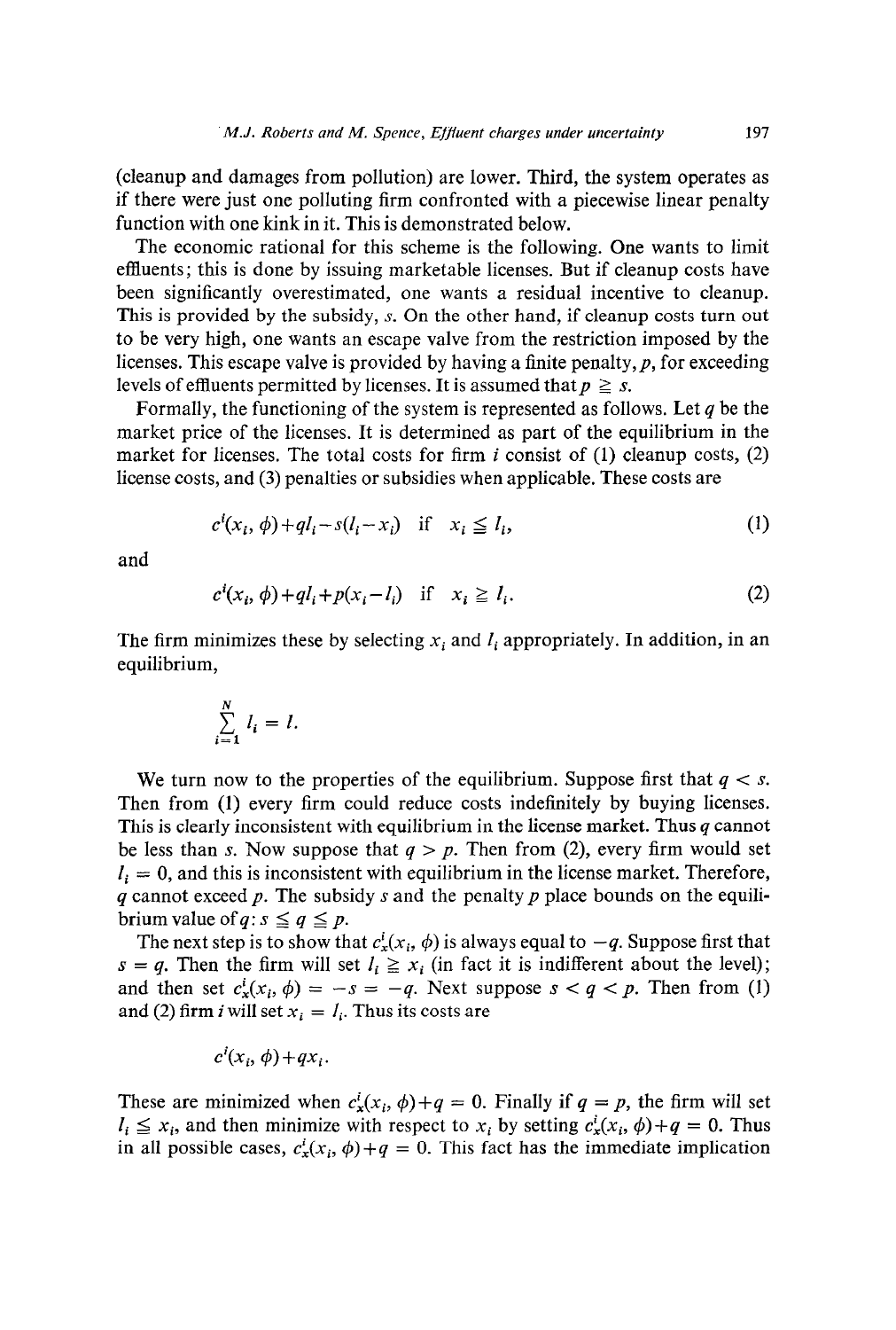that  $c_x^i(x_i, \phi) = c_x^i(x_i, \phi)$  for all *i* and *j*, so that cleanup is efficiently distributed among polluters.<sup>5</sup> In addition q is bounded by the effluent subsidy s and the penalty  $p$ .

Since marginal cleanup costs are minimized, the condition

$$
c_x(x, \phi) + q = 0 \tag{3}
$$

is always satisfied.

The remaining question is what determines the levels of *q* and  $x$ ? If  $s < q < p$ , then  $x_i = l_i$  for all *i*, and hence  $x = l$ . Condition (3) will be satisfied if

$$
s < -c_x(l, \phi) < p. \tag{4}
$$

Inequality (4) will hold for some intermediate range of costs of cleanup. If cleanup costs are very high, then *q* will be driven up to the level of the penalty *p.*  At that point, effluents will exceed licenses:  $x > l$ . The equilibrium condition is

$$
c_x(x, \phi) + p = 0. \tag{5}
$$

Finally if costs are low, so that  $c_x(l, \phi) + s < 0$ , then  $x < l$  and  $q = s$ . The level of effluents actually achieved will be given by

$$
c_x(x,\phi)+s=0.\tag{6}
$$

In summary: (1) if  $c_x(l, \phi) + s > 0$ , then  $c_x(x, \phi) + s = 0$  and  $q = s$ ; (2) if  $s < -c_x(l, \phi) < p$ , then  $x = l$  and  $q = -c_x(l, \phi)$ ; and (3) if  $c_x(l, \phi) + p < 0$ , then  $c_x(x, \phi) + p = 0$  and  $q = p$ .

The interesting feature of the mixed effluent-license is that it produces levels of the effluents, conditional on costs, that reproduce exactly the effluents that would occur if (1) the polluting firms were merged (and made cleanup decisions centrally) and (2) they faced a piecewise linear penalty function of the form,

$$
P(x) = sx + p \text{ Max } (x - l, 0).
$$

If the firms collectively were to minimize the sum of penalties and cleanup costs,  $P(x) + c(x, \phi)$ , they would act as follows: if  $s < -c_x(l, \phi) < p$ , they would set  $x = l$ ; if  $-c_x(l, \phi) < s$ , they would set  $c_x(x, \phi) + s = 0$ ; and if  $-c_x(l, \phi) > p$ , they would set  $c_x(x, \phi) + p = 0$ . But this is exactly what the decentralized system does.

The pure efficient fee and pure license systems are special cases of the mixed system. The pure effluent fee is obtained by setting  $s = p$ , at which point the

<sup>5</sup>Note that  $c_x(x, \phi) = c_x^i(x_i, \phi)$ , for all *i*, when x is distributed among polluters in a cost minimizing manner.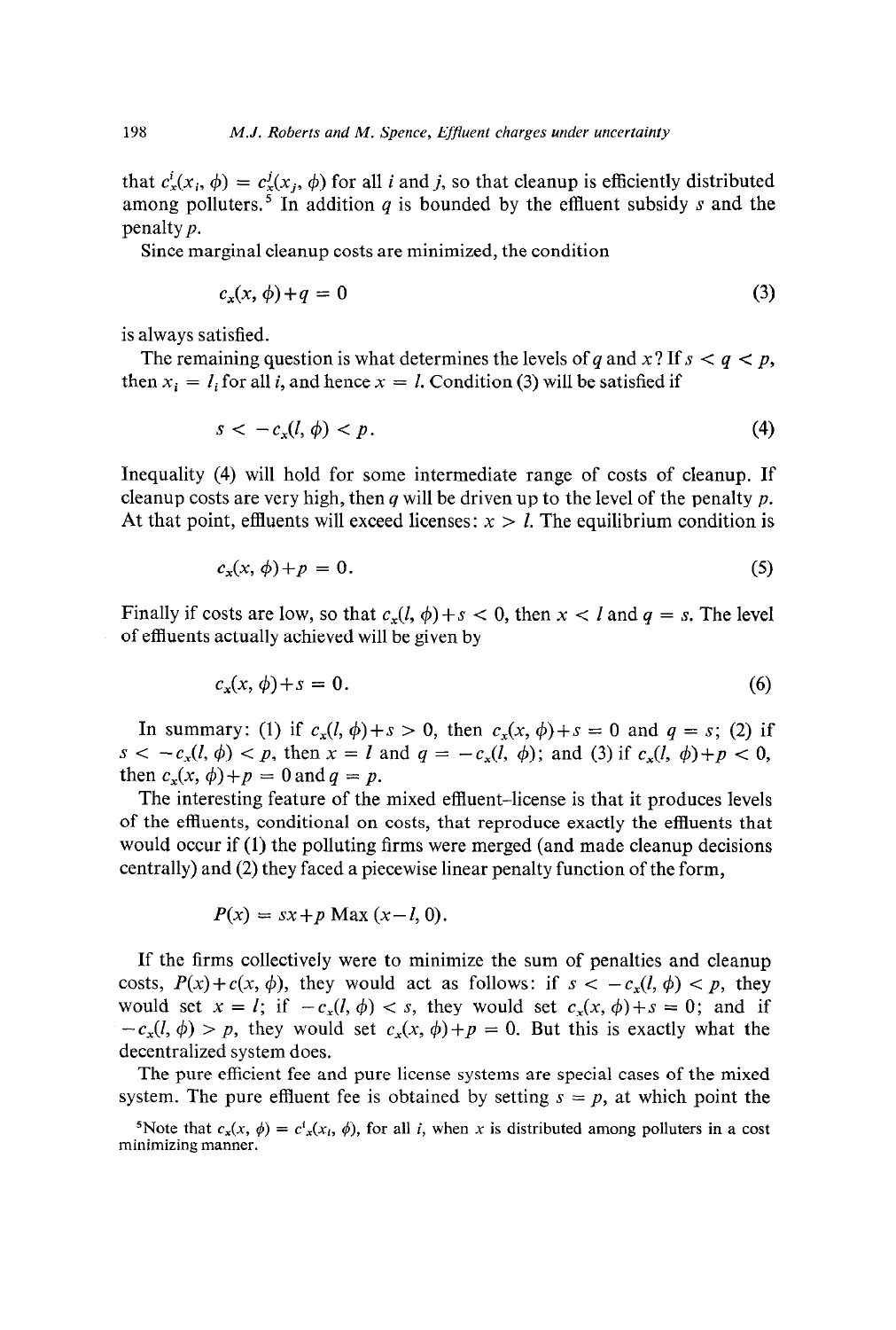level of *1* becomes irrelevant. The implicit penalty function is then linear. If  $s = 0$  and  $p = +\infty$ , then we have a pure license system. It is not therefore surprising that the more flexible mixed system can achieve lower expected total costs.

The mixed system implicitly approximates the expected damage function by a piecewise linear penalty (see fig. 1). The same point can be seen in the context



Fig. 1



of the marginal damages (see fig. 2). The mixed effluent-license system approximates the marginal damage function with a step function.

It is worth noting that the implicit penalty function  $P(x)$ , does *not* correspond exactly to the payments by firms for licenses, plus or minus penalties and subsidies. The actual payments depend upon the parameter  $\phi$  that determines costs, and not just upon  $x$ , the final level of effluents. But if we plot ex post payments as a function of effluents, the result is as in fig. 3.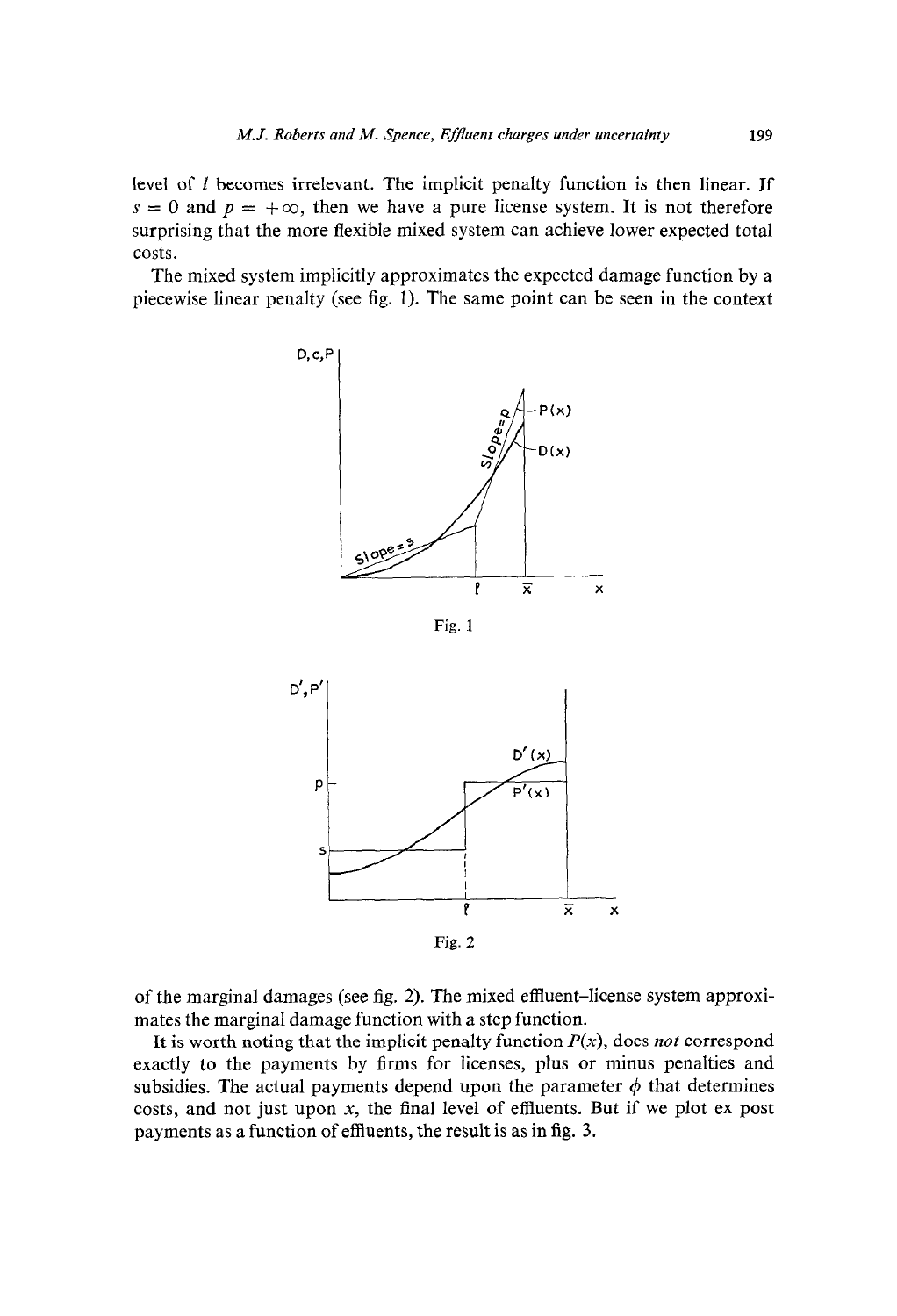

#### **4. The regulatory authority's optimizing problem**

The decision variables for the regulators are  $s$ ,  $p$ , and  $l$ . The objective is to minimize expected total costs, consisting of damages from pollution and cleanup costs. For given levels of  $s$ ,  $p$  and  $l$ , there will be two critical levels of the cost determining parameter  $\phi$ . The first,  $\phi_1$ , is the level of cost such that

$$
c_x(l, \phi_1) = s = 0. \tag{7}
$$

Here the marginal cleanup costs are just equal to the effluent subsidy when  $x = l$ . The second value,  $\phi_2 > \phi_1$ , is defined by

$$
c_x(l, \phi_2) + p = 0. \tag{8}
$$

Here costs are almost high enough to cause the system to have effluents exceed licenses.

Let [0, b] be the support of the distribution  $f(\phi)$ . We define  $x_1(\phi, s)$  and  $x_2(\phi, p)$  by

$$
c_x(x_1(\phi,s),\phi)+s=0,
$$

and

$$
c_x(x_2(\phi, p), \phi) + p = 0.
$$

Expected total costs are

$$
T(s, p, l) = \int_0^{\phi_1} [D(x_1(\phi, s)) + c(x_1(\phi, s), \phi)] f(\phi) d\phi
$$
  
+ 
$$
\int_{\phi_1}^{\phi_2} [D(l) + c(l, \phi)] f(\phi) d\phi
$$
  
+ 
$$
\int_{\phi_2}^b [D(x_2(\phi, p) + c(x_2(\phi, p), \phi)] f(\phi) d\phi.
$$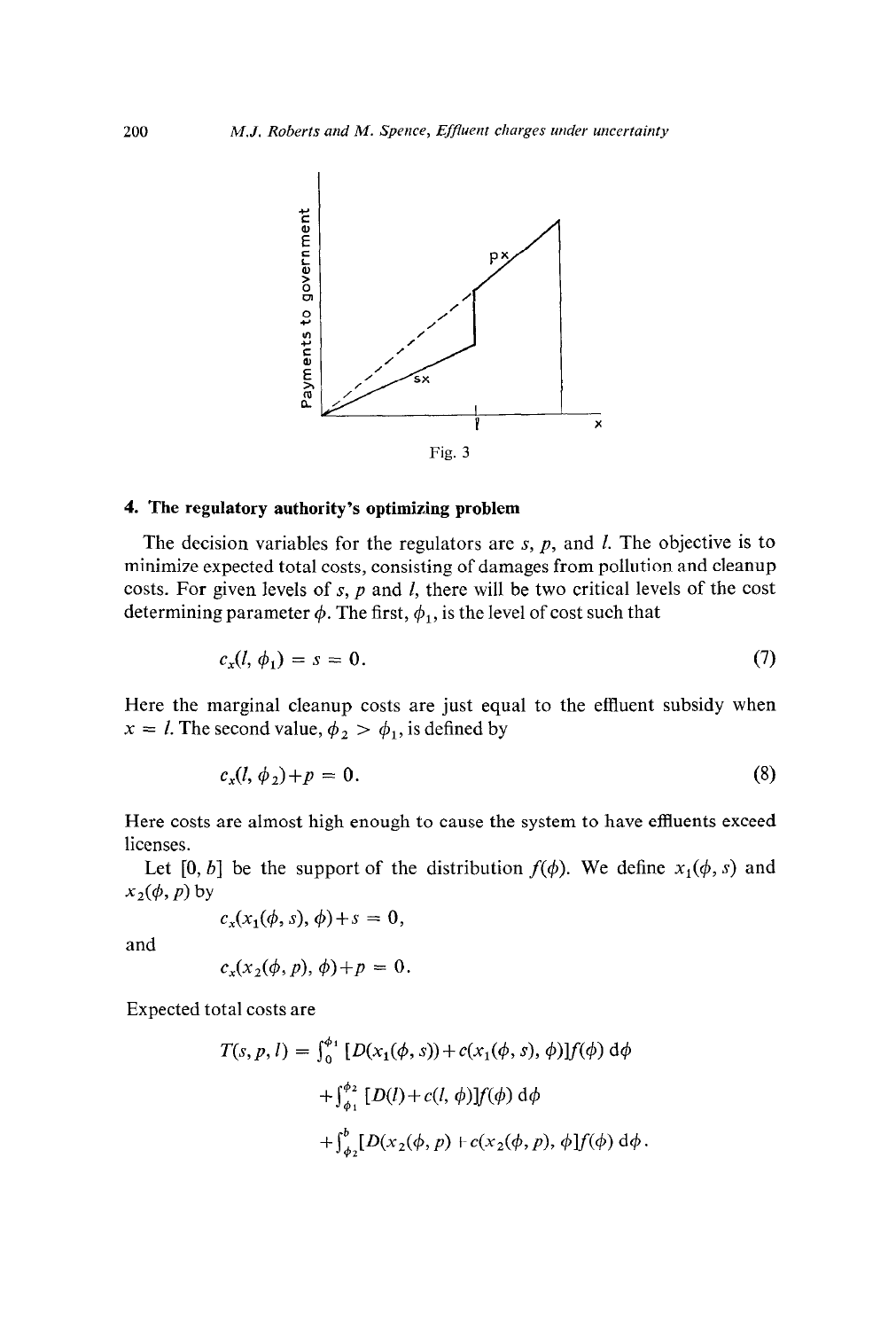These expected total costs are minimized when the partial derivatives,  $T_s$ ,  $T_p$ and  $T<sub>b</sub>$ , are zero, or when the following conditional expectations hold:

$$
E\left(\frac{D'(x_1)-s}{c_{xx}(x_1,\phi)}\middle|\phi\leq\phi_1\right)=0,
$$
\n(9)

$$
E(D'(l) + c_x(l, \phi) | \phi_1 \leq \phi \leq \phi_2) = 0,
$$
\n(10)

$$
E\left(\frac{D'(x_2)-p}{c_{xx}(x_2,\phi)}\middle|\phi\geq\phi_2\right)=0.
$$
\n(11)

With perfect information about costs, the authority would set

$$
D'(x) + c_x(x, \phi) = 0,\tag{12}
$$



for all  $\phi$ . Let the optimal schedule of effluents, defined by (12), be  $x^*(\phi)$ . Let  $x(\phi)$  be the effluent levels achieved with the optimal mixed system described above. The relationship between  $x^*(\phi)$  and  $\hat{x}(\phi)$  is depicted in fig. 4. The schedule  $\hat{x}(\phi)$  crosses  $x^*(\phi)$  three times, once in each interval.

The optimizing conditions,  $(9)$  through  $(11)$ , are simply conditions for optimal pure effluent fees or licenses on each of the three intervals. For example, eq. (9) is the condition for s to be the optimal pure effluent fee assuming costs vary only on the interval  $[0, \phi_1]$ . A pure effluent fee schedule crosses the optimal schedule once. Hence, the mixed schedule crosses  $x^*(\phi)$  once in each of three intervals. Notice that pure effluent fees induce excessive cleanup when costs are low and too little cleanup when costs are high. This occurs because at low levels of pollution the effluent fee exceeds marginal damages, and conversely. The pure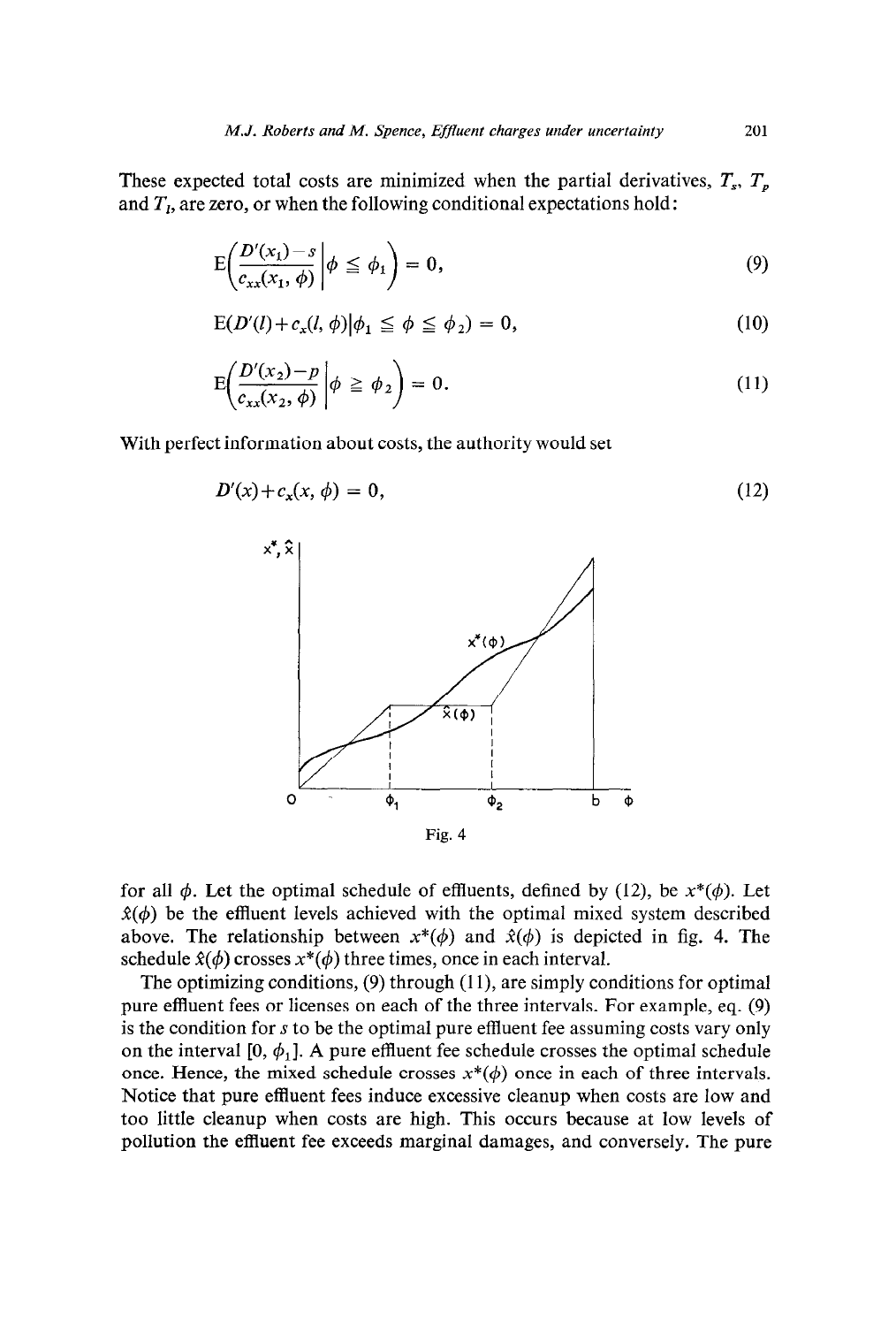license scheme has the opposite property. It is insensitive to variations in cleanup costs.

The superiority of the mixed scheme is simply a result of its ability to better approximate the optimal relationship between pollution levels and damages. The exception occurs when the damage function is linear. In that case,  $\phi_1 = 0$ ,  $\phi_2 = b$  and  $p = s$ . The pure effluent fee system is optimal.

## **5. Expected gains from using a mixed system**

It is not possible in a short paper to comment extensively on the quantitative benefits of the mixed scheme. However, one can isolate the circumstances under which it is likely to yield significant gains. There are two conditions which make the mixed schemed attractive. First, the marginal damages must vary considerably with total effluents. Otherwise the pure effluent fee performs quite well. Second, there must be significant uncertainty about the cleanup costs. Otherwise, the pure license scheme performs well. It is perhaps worth noting that when

| Table 1                     |                         |                                 |
|-----------------------------|-------------------------|---------------------------------|
| Control scheme              | Expected<br>total costs | Percentage above<br>the optimum |
| Optimum (also mixed system) | 12.416                  | 0                               |
| Pure effluent fee           | 20.6                    | 66                              |
| Pure licenses               | 18.25                   | 46                              |

marginal cleanup costs do not vary greatly with quantity, an effluent fee system performs poorly even with small amounts of uncertainty. The reason is that actual levels of cleanup may vary wildly with small shifts in the cost function.

The following numerical example illustrates the potential benefits of the mixed system. It assumes there is a threshold level of pollution, 1, below which marginal damages are one, and above which they are six. Costs are assumed to have the form  $(\phi/2)(\bar{x}-x)^2$ , where  $\phi$  takes on the values 0.12 and 2.0 with probabilities of one half. A mixed system yields the optimum for this kind of damage function. Table 1 summarizes the results for the various control schemes.

### **6. Conclusions**

When the regulatory authority is uncertain about pollution control costs, the usefulness of monetary incentives to decentralize pollution control decisions is limited by our inability to pick the correct price. That price should be equal to marginal damages and thus depends upon the level of pollution. But it is not known exactly what pollution will be as a function of price because control costs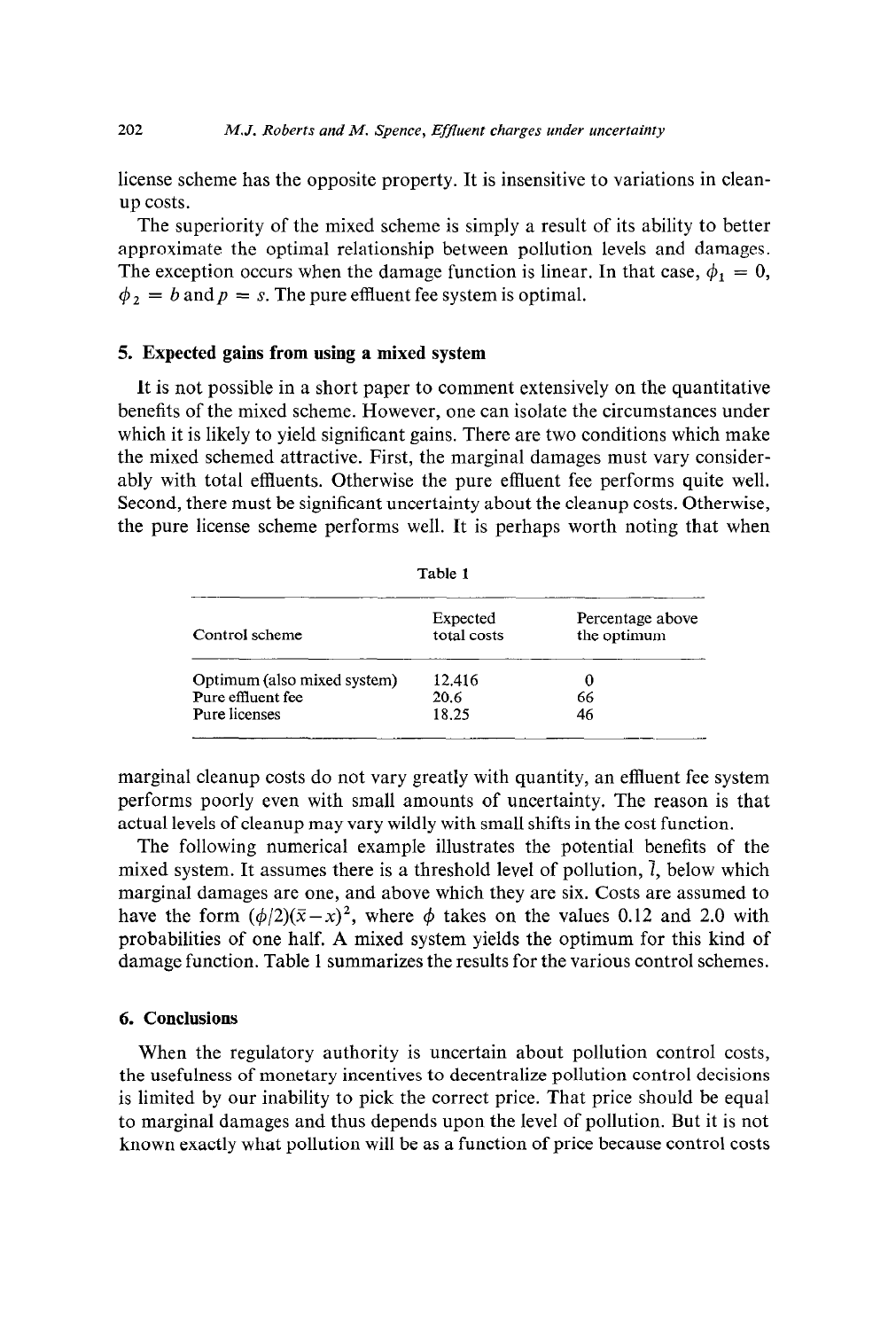are known only imperfectly. With a nonlinear damage function, and uncertain irreversible costs, we would like to find some way of confronting each firm with incentives to cleanup that in fact depend upon marginal damages, and hence on total waste output. The combination of the license scheme with subsidies and penalties permits one simultaneously to ensure that all firms face the same marginal costs, but to have that cost vary (within limits) depending on what the aggregate costs of cleanup actually turn out to be. The level of pollution also varies with the aggregate cleanup costs.

The authority has three parameters to manipulate: the subsidy, the penalty and the stock of licenses. The authority knows that pollution will equal the stock of licenses provided the market price turns out to be between the subsidy and the penalty. The subsidy provides a residual incentive for firms to clean up even more when costs are low. The finite penalty provides an escape valve in case costs are very high. The aggregate damage function is approximated by a piecewise linear penalty function. But once the equilibrium in license prices is established, each firm effectively faces a linear penalty function whose slope is the price of the license. As a result, marginal cleanup costs are equalized and total cleanup costs are minimized.

How useful is this formulation in the real world? First, we do not believe that limiting our attention to regions of increasing marginal damages is a major practical limitation. There are real cases in which marginal damages may decline - adding more waste to a river which is already an open sewer may have few environmental costs. But in general, even damage functions which exhibit such regions also often appear to be characterized by other regions in which marginal costs are increasing. For example, as the organic material in a river increases, and dissolved oxygen levels decline, we appear to move successively through several thresholds as we lose additional species and human uses. And, intuition suggests that output controls are more likely to be favorable in a region of increasing, rather than decreasing, marginal damages.

In practice, the scheme amounts to setting an ambient target (similar to the ambient standards widely used today) and working back to the magnitude of the discharges allowed by that constraint. Then the regulatory authority has to develop some notion about marginal damages in the regions above and below that point in order to set the subsidy and the penalty fee. Even if the regulatory authority does not quantify its uncertainty and compute an optimal schedule, the rough and ready approach should lead to a reasonable set of policies. Afterall, in a second-best world with imperfectly maximizing waste sources, the formal optimality of a policy scheme is not necessarily proof of what its actual impact will be.

Like any decentralized approach to pollution control, our scheme has certain serious limitations. It will not provide for efforts to act directly on the environment as opposed to on a waste source. Nor does it ensure that all economies of scale in treatment will be exhausted unless waste sources agree to appropriate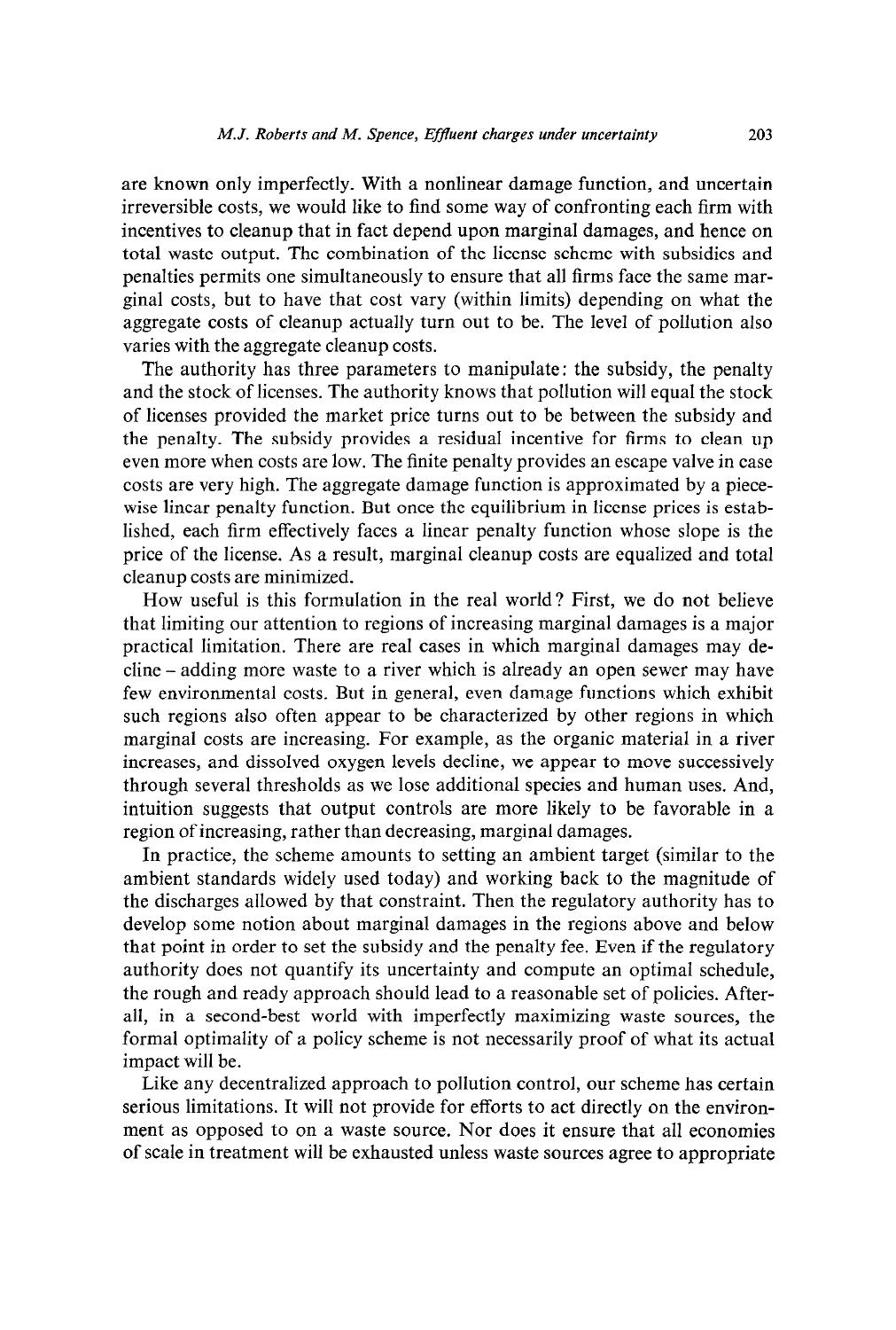joint ventures among themselves. We have also not discussed what should be done in the face of natural variations in climate which make it uncertain what damages will in fact result from any waste discharge.<sup>6</sup> All this suggests that a good deal of detailed work would be required to develop a viable set of policies and institutions for any specific circumstances. For example, could we vary policy seasonally or with actual natural conditions?

In theory, we would want a separate system of licenses to control each polluting substance we are concerned with at each geographic point of interest. Since administrative costs will rise with the complexity of the entire scheme, at some point we will need to make a (perhaps crude) compromise between the costs and benefits of additional elaboration and fine-tuning of the system. Note too that we have to construct our markets such that each has enough participants to ensure relatively competitive functioning. Nevertheless, even viewed as a practical measure designed to move us into a better, if not the best, position, we believe the mixed scheme we have proposed has significant merit. Perhaps the next important step is to consider how to set the penalty function in the presence of risk-aversion relative to damages.

### **Appendix: A generalized decentralization proposition**

In the body of the paper, it was argued that expected total costs could be reduced by the use of both licenses and effluent fees, while maintaining the property of efficiently distributing cleanup among polluters. It was pointed out that the system operated as if the firms made a centralized decision against a penalty function with two facets and one kink. We want to argue now that if one is prepared to introduce more than one kind of license, the penalty function can be made to approximate any convex damage function arbitrarily closely. More precisely, by the use of multiple licenses, the system can be made to efficiently distribute costs and implicitly respond to a penalty function with as many kinks as there are types of licenses.

Let  $\bar{l}^j$  be the number of licenses of type *j*. Assume that  $\bar{l}^0 \leq \bar{l}^1 \leq \bar{l}^2 \leq \ldots \leq$  $l<sup>n</sup>$  and that  $l<sup>0</sup> = 0$ . Let  $s<sub>0</sub>, s<sub>1</sub>, ..., s<sub>n+1</sub>$ , be an increasing sequence of numbers with  $s_0 = 0$ . Define a penalty function  $P(x)$ , in the following way:

$$
P(x) = \sum_{j=0}^{n} (s_{j+1} - s_j) \text{ Max } (x - \mathcal{V}, 0).
$$
 (A.1)

The function  $P(x)$  is depicted in fig. 5. It is piecewise linear with kinks at  $l^1, \ldots$ ,  $\bar{l}^n$ . The slopes of the facets are  $s_1, \ldots, s_{n+1}$ , respectively.

The question then, is whether a system of licenses and effluent subsidies and penalties can induce the firms to act collectively as if the penalty function  $P(x)$ 

<sup>6</sup>For a discussion of some of those issues, see Roberts (1975).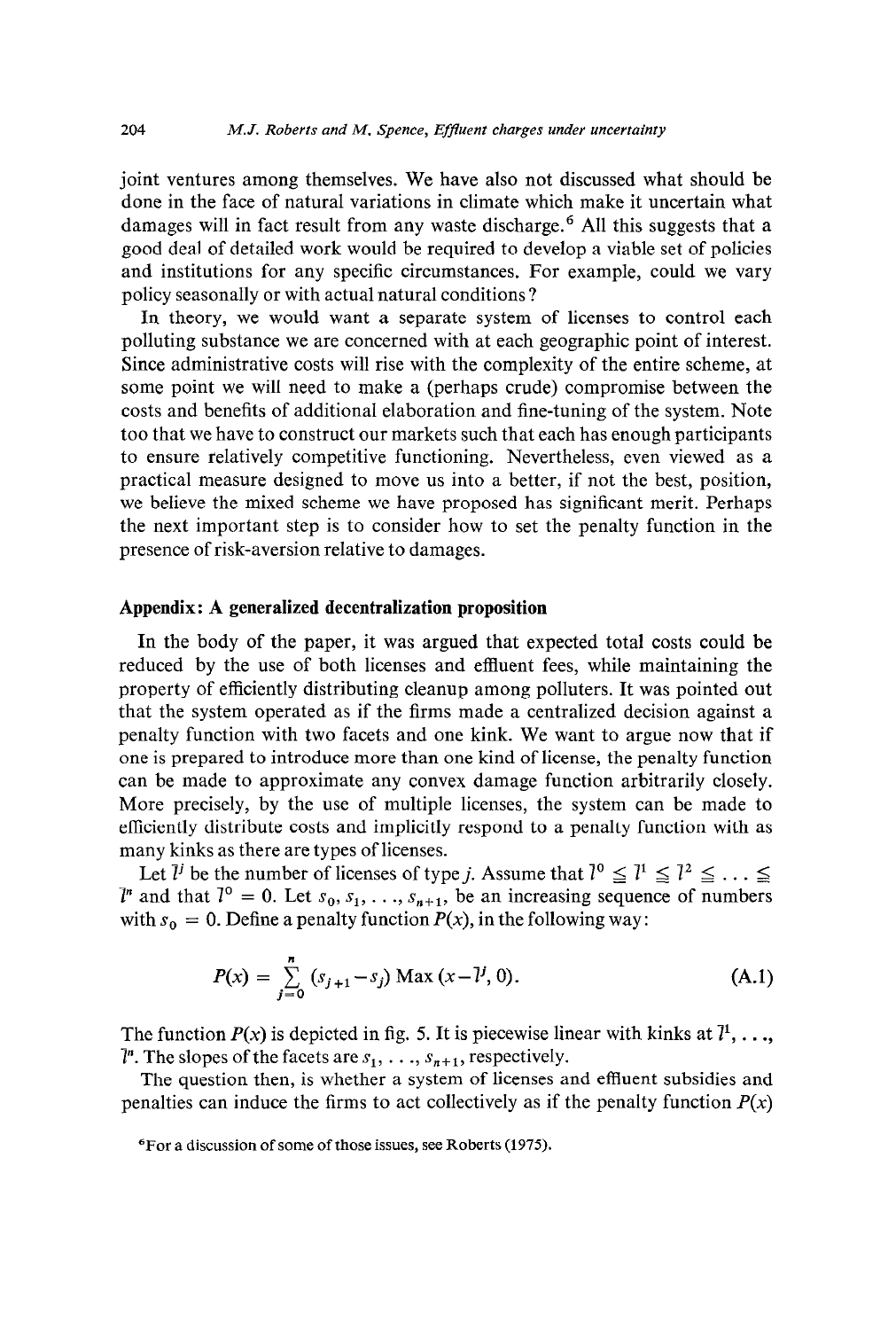

had been imposed. Let  $q_j$  ( $j = 1, ..., n$ ) be the market price of the *j*th type of license. Let  $x_i$  be the *i*th firm's effluents, let  $l_i$  be the holdings of the *j*th type of license by the *i*th firm, and let  $c_i(x_i)$  be the cleanup cost function for the *i*th firm. Having identified the ith firm's variables, we shall suppress the subscript *i*  in what follows. It should be remembered that the following formulae apply to single firms.

The required technique is to confront each firm with the following total cost function:

$$
c(x) + \sum_{j=1}^{n} (q_j - s_j)l_j + \sum_{j=0}^{n} (s_{j+1} - s_j) \text{ Max } (x - l^j, 0).
$$
 (A.2)

The last term looks very much like the earlier penalty function. The first term represents cleanup costs. The second term is special. The cost function can be interpreted as follows. The firm pays for cleanup. It also pays for the licenses it purchases, but it receives a rebate of  $s_j$  per license of type *j* that it holds. Then, having selected the licenses, the firm pays a penalty given by the piecewise linear function,

$$
\hat{P}(x) = \sum_{j=0}^{n} (s_{j+1} - s_i) \text{ Max } (x - l^j, 0).
$$

The locations of the kinks in this function are determined by the firm, through its license purchases. It is the second term in (A.2) that is crucial, for as we shall see, it has the effect of placing bounds on the license prices,  $q_i$ .

It remains to show that firms, in maximizing (A.2), efficiently distribute costs and act as if they were one firm facing the penalty function (A. 1).

The first step to show that

$$
s_j \leq q_j \leq s_{j+1} \tag{A.3}
$$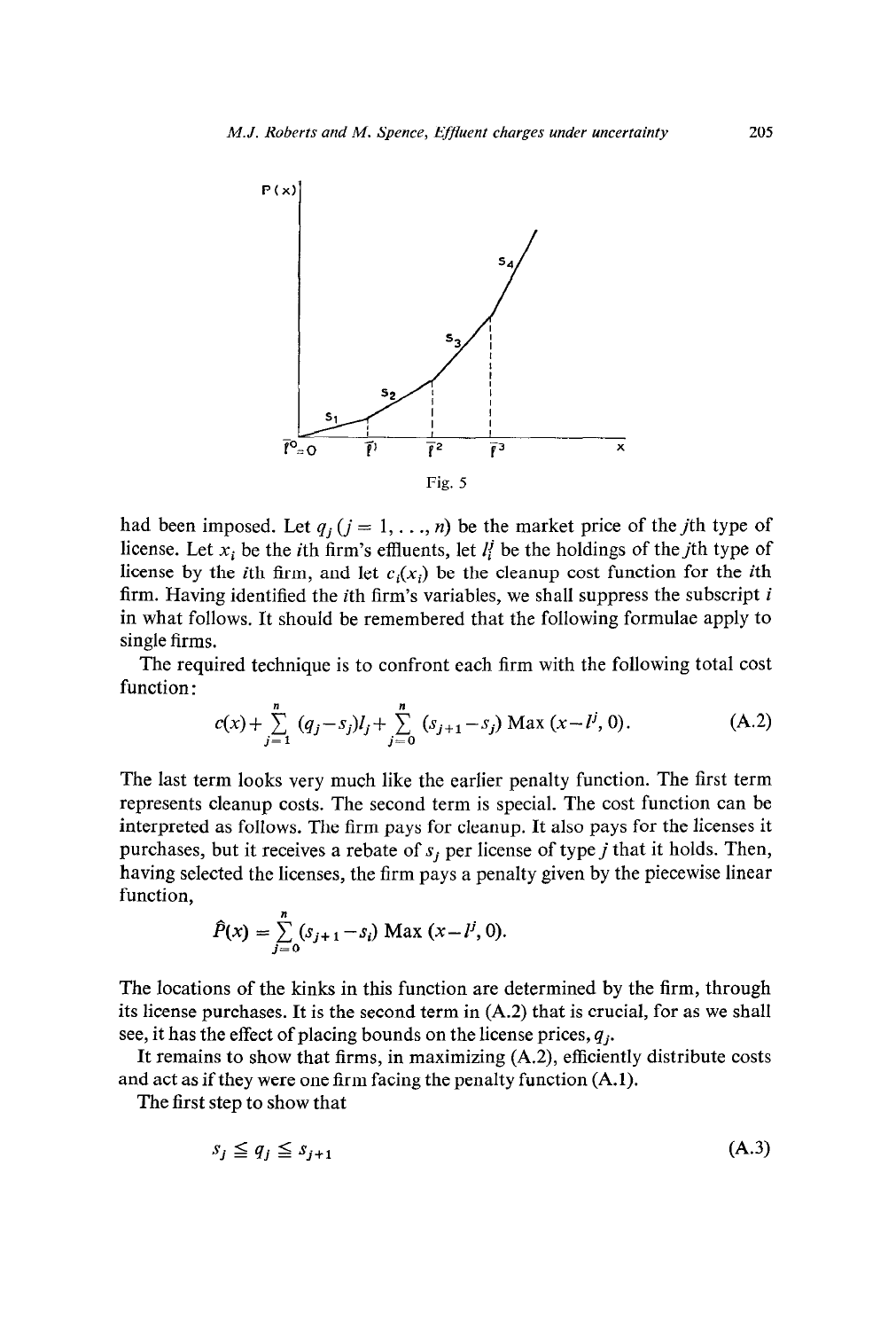for all *j*. Suppose first that  $q_i < s_i$ . Then expand  $l^j$  so that  $l^j > x$ . It follows that the term in (A.2) involving  $l^j$  is

$$
(q_j - s_j)l_j.
$$

By allowing  $l^j$  to increase without limit, costs are reduced indefinitely. But that is inconsistent with equilibrium. Now suppose  $q_i > s_{i+1}$ . Reduce  $l^j$  so that  $l^j < x$  and the term involving  $l^j$  becomes

$$
(q_j - s_j)l^j - (s_{j+1} - s_j)l^j = (q_j - s_{j+1})l^j.
$$

Hence costs are minimized when  $l^j = 0$ . If all firms do this, there cannot be an equilibrium in the market for *j*-type licenses. Therefore

$$
s_j \leq q_j \leq s_{j+1},
$$

for all  $j = 1, \ldots, n$ .

The next step is to show that if  $q_i < s_{i+1}$ , then  $q_{i+1} = s_{i+1}$ . Suppose that  $q_j < s_{j+1}$ . We show that  $l^j \leq x$ . Suppose to the contrary that  $l^j > x$ . Then the part of costs involving  $l^j$  is, from (A.2),

$$
(q_j - s_{j+1})l^j.
$$

Hence  $l'$  should be contracted. Therefore if  $q_i < s_{i+1}$ , then  $l' \geq x$ , and  $l^{j+1} >$  $L^1 \geq x$ , so that x is less than  $L^{j+1}$ . But if  $L^{j+1} > x$ , then  $q_{j+1}$  must equal  $s_{j+1}$ . For if  $q_{i+1} > s_{i+1}$ , then the part of costs involving  $l^{j+1}$  is

$$
(q_{j+1}-s_{j+1})l^{j+1},
$$

and  $l^{j+1}$  would be reduced. Hence if  $l^{j+1} > x$ , then  $q_{i+1} = s_{i+1}$ . This proves the assertion that if  $q_j < s_{j+1}$ , then  $q_{j+1} = s_{j+1}$ .

These arguments tell us a considerable amount about the equilibrium. Only one license price  $q^{j}$  can be in the interior of [ $s_j$ ,  $s_{j+1}$ ]. The remainder are on the boundaries - upper or lower depending upon whether the corresponding license has a lower or higher index than *j*, respectively.

We now take a typical interval  $[s_j, s_{j+1}]$  and assume  $q_j$  is the interior of  $[s_j, s_{j+1}]$ . From the preceding argument, we know that  $l^j = x$ , that  $q_k = s_{k+1}$ for  $k < j$ , and that  $q_k = s_k$  for  $k > j$ . Thus the costs for the firm are, from (A.2),

$$
c(x) + \sum_{k=0}^{j-1} (s_{k+1} - s_k)l^k + \sum_{k=j+1}^n (s_{k+1} - s_k)l^k
$$
  
+ 
$$
\sum_{k=0}^{j-1} (s_{k+1} - s_k)(x - l^k) + (q_j - s_j)x + (s_{j+1} - s_j)(0)
$$
  
= 
$$
c(x) + q_jx.
$$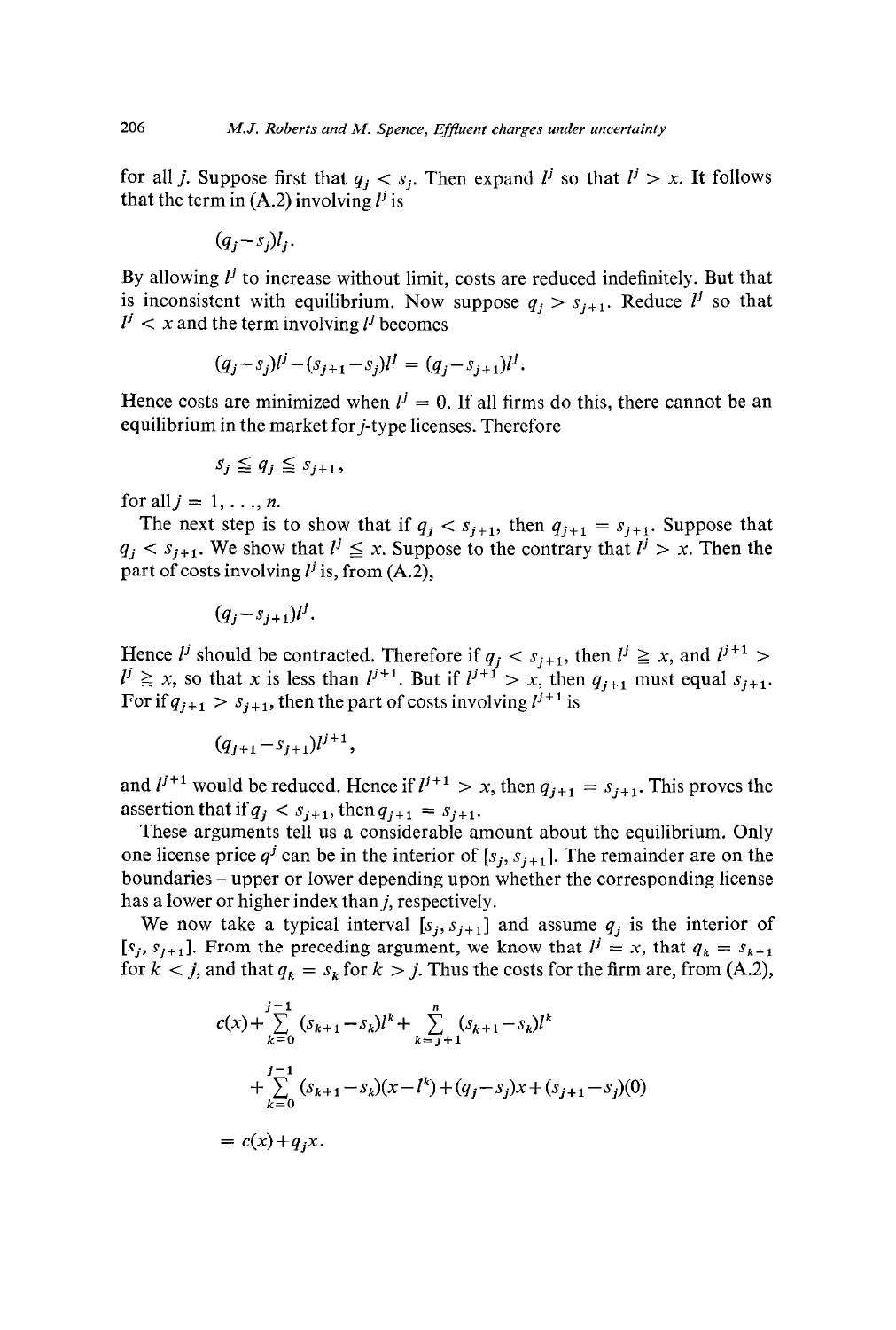Similarly, if  $q_j = s_j$ , or  $q_j = s_{j+1}$ , and if  $q_k = s_{k+1}$  for  $k < j$  and  $q_k = s_k$  for  $k > j$ , then (A.2) implies that the firm's costs (with licenses optimized out) are

$$
c(x)+q_jx.
$$

In an equilibrium, the costs for every firm will be

$$
c(x)+q_jx,
$$

for some j and some equilibrium value  $q_i$ . Thus when firms minimize, with respect to  $x$ , they set

$$
c'(x) + q_j = 0. \tag{A.4}
$$

In particular, marginal cleanup costs,  $c'(x)$ , are the same for every firm. Therefore cleanup costs are efficiently distributed in an equilibrium. Let  $C(x)$  be the aggregate cost function, where  $x$  is now the sum of the effluents from all firms. In an equilibrium, (A.4) implies that

$$
C'(x)+q_i=0.
$$

Moreover, if  $s_i < q_i < s_{i+1}$ , then  $x = l'$ , where l is the fixed total number of *j*-type licenses. If  $q_i = s_i$ , then  $l^{j-1} < x \leq l^j$ , and if  $q_i = s_{i+1}$ , then  $l^j < x \leq l^j$  $l^{j+1}$ . The equilibrium level of x is therefore determined by the level of costs. If

$$
s_j < -C'(l^j) < s_{j+1},\tag{A.5}
$$

then  $x = \mathcal{V}$  in an equilibrium. If  $-C'(\mathcal{V}) < s_j$  and  $-C'(\mathcal{V}) > s_j$ , then  $C'(x) = s_i$  in the equilibrium.<sup>7</sup>

The system therefore simply acts so as to minimize

$$
C(x) + \sum_{j=1}^{n} (s_{j+1} - s_j) \text{ Max } (x - \bar{l}^j, 0).
$$

This is what we set out to show.

The implication of the preceding argument is that any convex damage function can be approximated to any desired degree of accuracy through the introduction of markets for different kinds of licenses. The private sector can be confronted with a nonlinear damage function without sacrificing efficiency in the distribution of cleanup.

<sup>7</sup>Note that (A.5) can only hold for one type of license because as j increases, and  $-C(\bar{l}^j)$ falls,  $s_{j+1}$  rises.